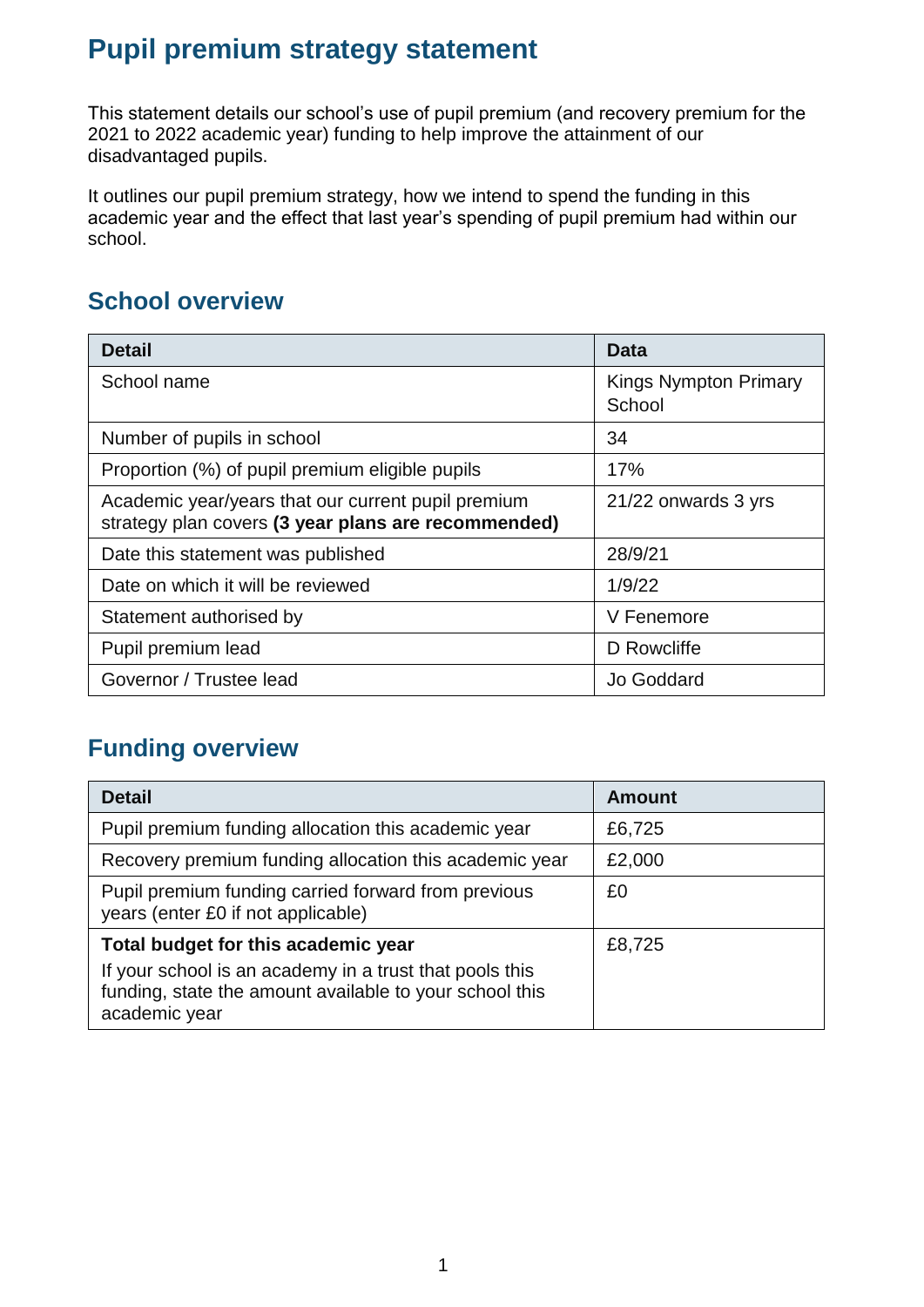# **Part A: Pupil premium strategy plan**

## **Statement of intent**

The Woodland Federation uses the grant to narrow achievement gaps between these students and other (non-PP) students nationally – "closing the advantage gap". Not all our children eligible for PP funding have lower attainment than their peers, and in such cases the grant is used to help improve the achievement of these students so that they reach their full potential.

### **Challenges**

This details the key challenges to achievement that we have identified among our disadvantaged pupils.

| <b>Challenge</b><br>number | <b>Detail of challenge</b>                                                                                               |
|----------------------------|--------------------------------------------------------------------------------------------------------------------------|
|                            | Due to children spending long periods at home due to lockdown the attainment<br>gap in some cases has widened.           |
| $\mathcal{P}$              | Less developed vocabulary, weaker comprehension skills due to<br>reduced cultural opportunities, poor grammatical speech |
| 3                          | Ensure children develop an understanding of a healthy lifestyle both socially,<br>emotionally and physically             |
| 4                          | Ensure children attend school and have high levels of attendance and<br>punctuality.                                     |
| 5                          | Safeguarding children following lockdown where they have been exposed to<br>often unstable environments.                 |

### **Intended outcomes**

This explains the outcomes we are aiming for **by the end of our current strategy plan**, and how we will measure whether they have been achieved.

| Intended outcome                                                                                                                 | <b>Success criteria</b>                                                                    |
|----------------------------------------------------------------------------------------------------------------------------------|--------------------------------------------------------------------------------------------|
| Attainment gap is narrowed                                                                                                       | Data analysis at the end of the academic<br>year                                           |
| Improvement in oracy of children                                                                                                 | Children can articulate clearly using tier 2<br>vocabulary in their speech and writing     |
| Children will be healthy active and well-<br>adjusted members of the community.                                                  | Fewer referrals to Early Help and CAMHS<br>All children to take part in at least one extra |
| Children have a wide variety of enrichment<br>opportunities available to ensure their<br>interests and talents can be developed. | curricular club in key stage 2.                                                            |
| Children are coming into school on time on<br>time and ready to learn.                                                           | 95% attendance                                                                             |
| All children feel safe and secure in school and<br>have access to a trusted adult and time to talk.                              | School is able to support families and<br>challenge where needed.                          |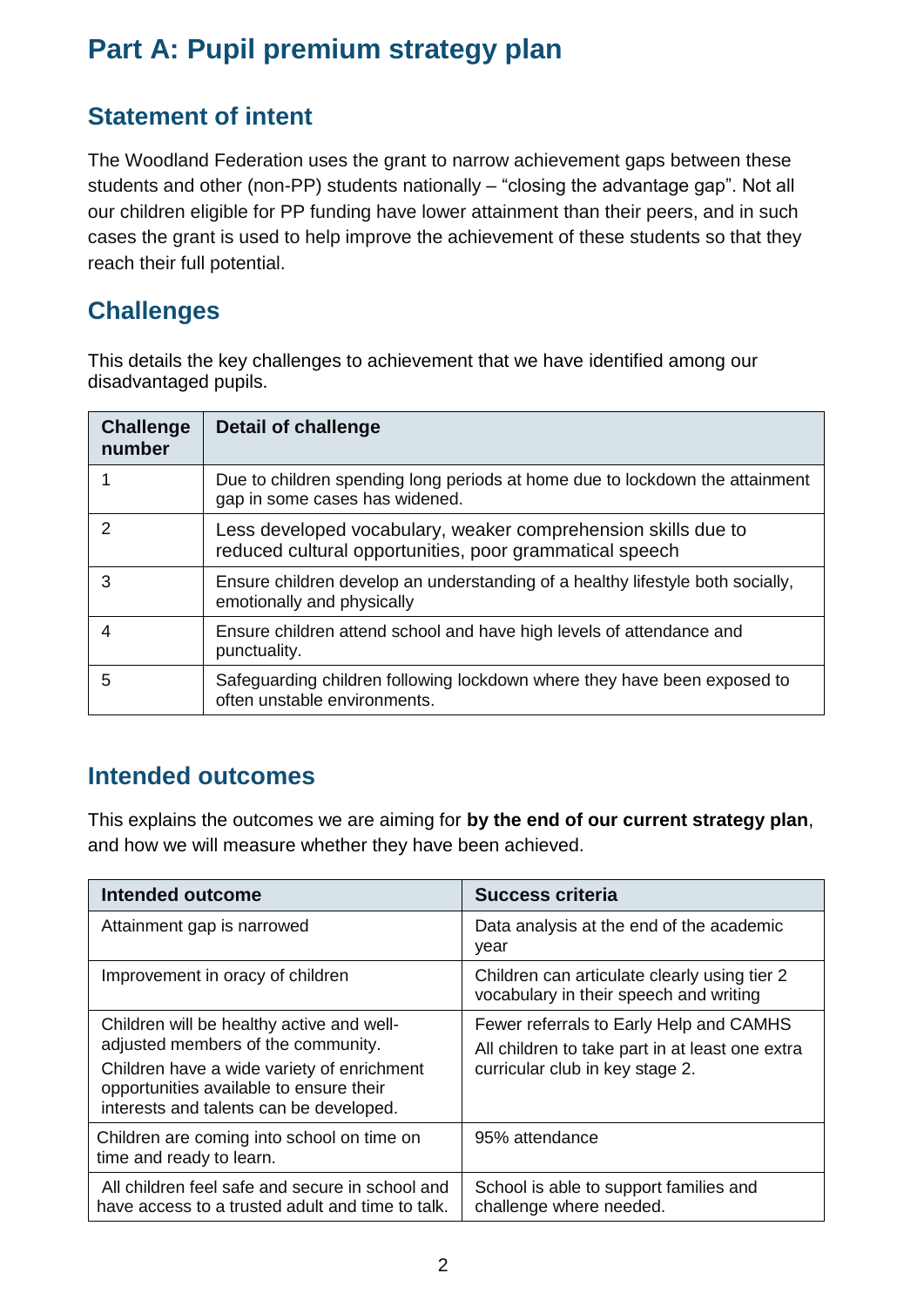#### **Activity in this academic year**

This details how we intend to spend our pupil premium (and recovery premium funding) **this academic year** to address the challenges listed above.

#### **Teaching (for example, CPD, recruitment and retention)**

Budgeted cost: £ 3,270

| <b>Activity</b>                                                                                                                                                 | <b>Evidence that supports this</b><br>approach                                                                                                                                     | <b>Challenge</b><br>number(s)<br>addressed |
|-----------------------------------------------------------------------------------------------------------------------------------------------------------------|------------------------------------------------------------------------------------------------------------------------------------------------------------------------------------|--------------------------------------------|
| CPD included in weekly<br>staff meetings with a<br>focus on disadvantaged<br>children and the closing<br>the gaps agenda                                        | <b>Education Endowment Fund</b><br>Data indicates need<br>Teaching and Learning toolkits                                                                                           | 1, 2, 4, 5                                 |
| Teachers are line<br>managers who carefully<br>allocate TA time to work<br>with PP children to<br>ensure the highest<br>quality in class<br>intervention - pre- | 'Developing a positive school ethos;<br>improving discipline across the whole<br>school which also aims to support<br>greater engagement in learning'<br>Evidence from Independent | 2, 3, 4, 5                                 |
| teaching and monitoring<br>understanding<br>Recruited a qualified                                                                                               | Educational Consultant - termly<br>reports<br>Fewer CPOMs incident logs                                                                                                            | 1, 2, 4, 5                                 |
| teacher as an HLTA to<br>support key stage 1<br>disadvantaged children                                                                                          | recorded.<br>Teacher analysis of data to inform<br>provision                                                                                                                       |                                            |
| Behaviour management<br>training - INSET                                                                                                                        |                                                                                                                                                                                    | 4, 5                                       |
| Teachers analyse<br>data three times a<br>year to take account<br>of the teaching<br>approaches to the PP<br>children                                           |                                                                                                                                                                                    | 2, 4                                       |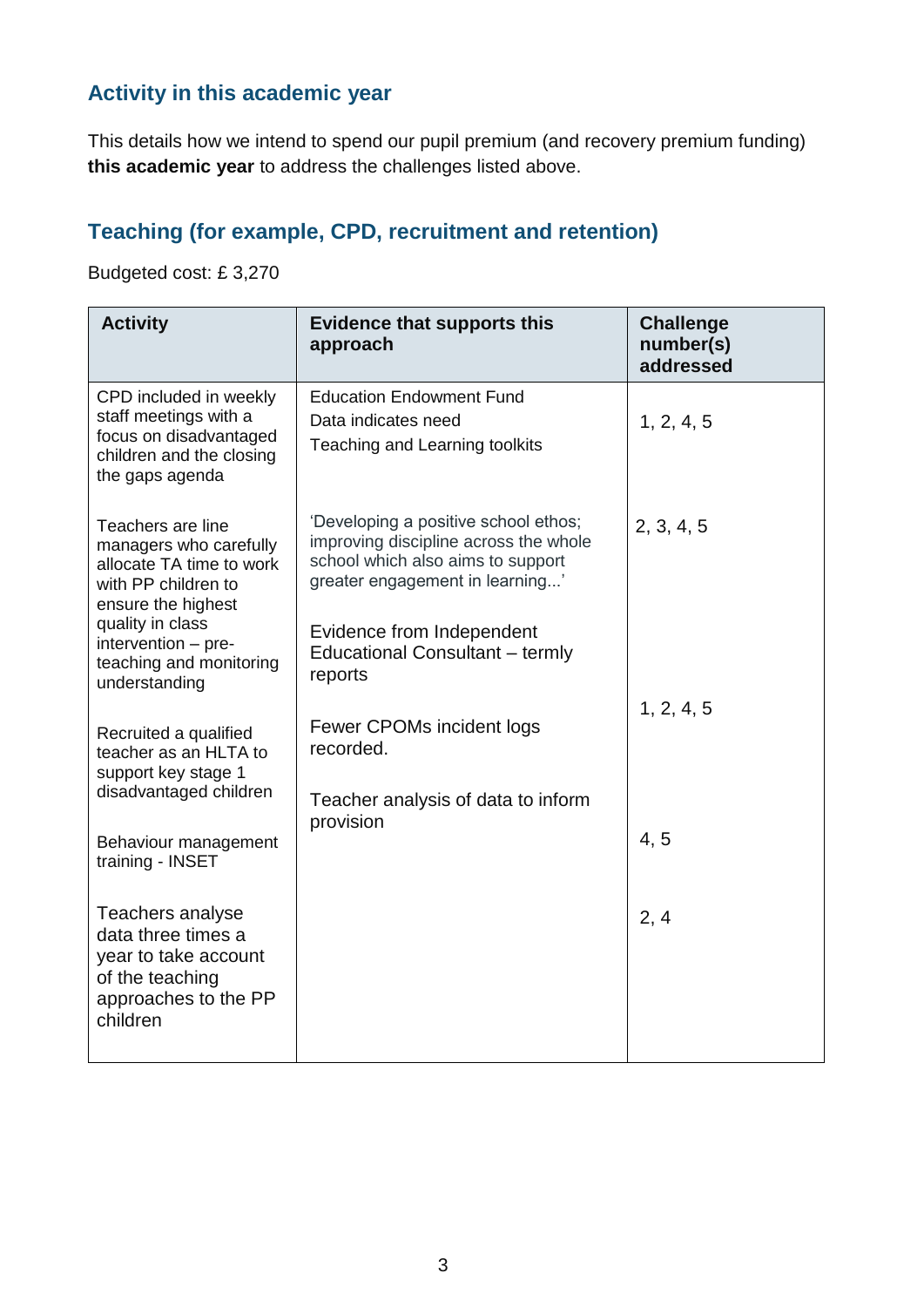# **Targeted academic support (for example, tutoring, one-to-one support structured interventions)**

Budgeted cost: £ 3,965

| <b>Activity</b>                                                                                                                   | <b>Evidence that supports this</b><br>approach                                                                                                                                    | <b>Challenge</b><br>number(s)<br>addressed |
|-----------------------------------------------------------------------------------------------------------------------------------|-----------------------------------------------------------------------------------------------------------------------------------------------------------------------------------|--------------------------------------------|
| Daily 1:1 reading                                                                                                                 | <b>Teacher toolkit</b>                                                                                                                                                            | 1, 2                                       |
| Active learn / Bug<br>Club                                                                                                        | Recommended / Diagnostic                                                                                                                                                          | 1, 2                                       |
| <b>Nessy</b>                                                                                                                      | Recommended / Diagnostic                                                                                                                                                          | 1, 2                                       |
| <b>Nuffield Early</b><br>Intervention<br>Language (Early<br>Years Lead time 1/2<br>afternoon a week to<br>support this)           | DFE recommendation                                                                                                                                                                | 1, 2                                       |
| Pobble                                                                                                                            | Recommended / Diagnostic<br>Utilised to promote protected<br>characteristics and raise standards<br>in writing (as identified in the SIP).                                        | 1                                          |
| Meet and greet for<br>targeted children<br>supporting emotional<br>regulation and<br>preparation for the day.<br>Well fare check. | Children have a better start for the day<br>after informal conversation with parents/<br>carers on the gate.<br>Reducing anxiety for pupils                                       | 1, 4, 5                                    |
| Lego therapy                                                                                                                      | Recommended / Diagnostic                                                                                                                                                          | 1, 5                                       |
| <b>Jump Start Johnny</b>                                                                                                          | It improves learning – according to<br>schools, children are better behaved<br>and more engaged after doing a Jump<br>Start Johnny video, having a positive<br>effect on learning | 3                                          |
| Specific language<br>support                                                                                                      | Recommended / Diagnostic                                                                                                                                                          | 1, 2                                       |
| Spot on with numbers                                                                                                              | Recommended / Diagnostic                                                                                                                                                          | 1                                          |
| Speech and language<br>therapy                                                                                                    | Early intervention improves<br>communication and boosts self<br>confidence                                                                                                        | 1, 2                                       |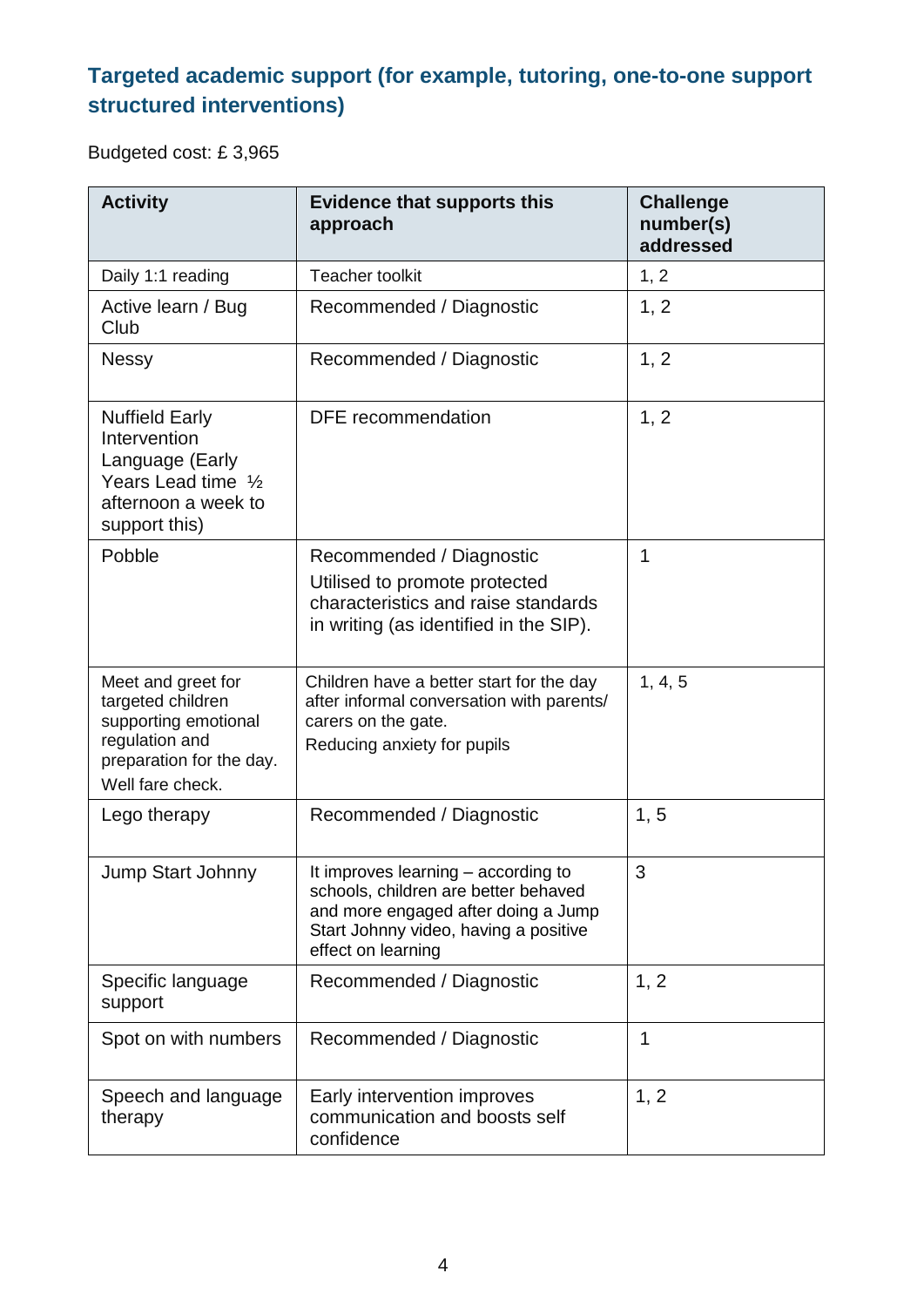### **Wider strategies (for example, related to attendance, behaviour, wellbeing)**

Budgeted cost: £ 1,800

| <b>Activity</b>                                                                                                                                                | <b>Evidence that supports this</b><br>approach                                                                                                                                                                                                                                                                                                                                                                                                                                                                                              | <b>Challenge</b><br>number(s)<br>addressed |
|----------------------------------------------------------------------------------------------------------------------------------------------------------------|---------------------------------------------------------------------------------------------------------------------------------------------------------------------------------------------------------------------------------------------------------------------------------------------------------------------------------------------------------------------------------------------------------------------------------------------------------------------------------------------------------------------------------------------|--------------------------------------------|
| SLT time for early<br>help referral and<br>intervention                                                                                                        | This is Devon's approach regarding<br>finding support for children and families                                                                                                                                                                                                                                                                                                                                                                                                                                                             | 1, 2                                       |
| Curriculum<br>enrichment for all<br>Days trips /<br>residential trips<br>(Ensuring that the<br>trips are a variety of<br>physical and cultural<br>experiences) | Children learn best when they can<br>see, hear and experience things<br>first-hand. multi-sensory learning is<br>an important part of school life and<br>school trips answer the requirements<br>of all 5 senses.<br>The Health & Safety Executive fully<br>recognises that learning outside the<br>classroom helps to bring the curriculum<br>to life - it provides deeper subject<br>learning and increases self-confidence.<br>It also helps pupils develop their risk<br>awareness and prepares them for their<br>future working lives. | 3                                          |
| In-house, whole school<br>restorative behaviour<br>programme, BEECON,<br>taught on Inset                                                                       | Social and emotional learning have a<br>positive impact of 4 months additional<br>progress in academic outcomes across<br>the course of an academic year.<br>(Education Endowment Fund)                                                                                                                                                                                                                                                                                                                                                     | 5                                          |

## **Total budgeted cost: £ 9,035**